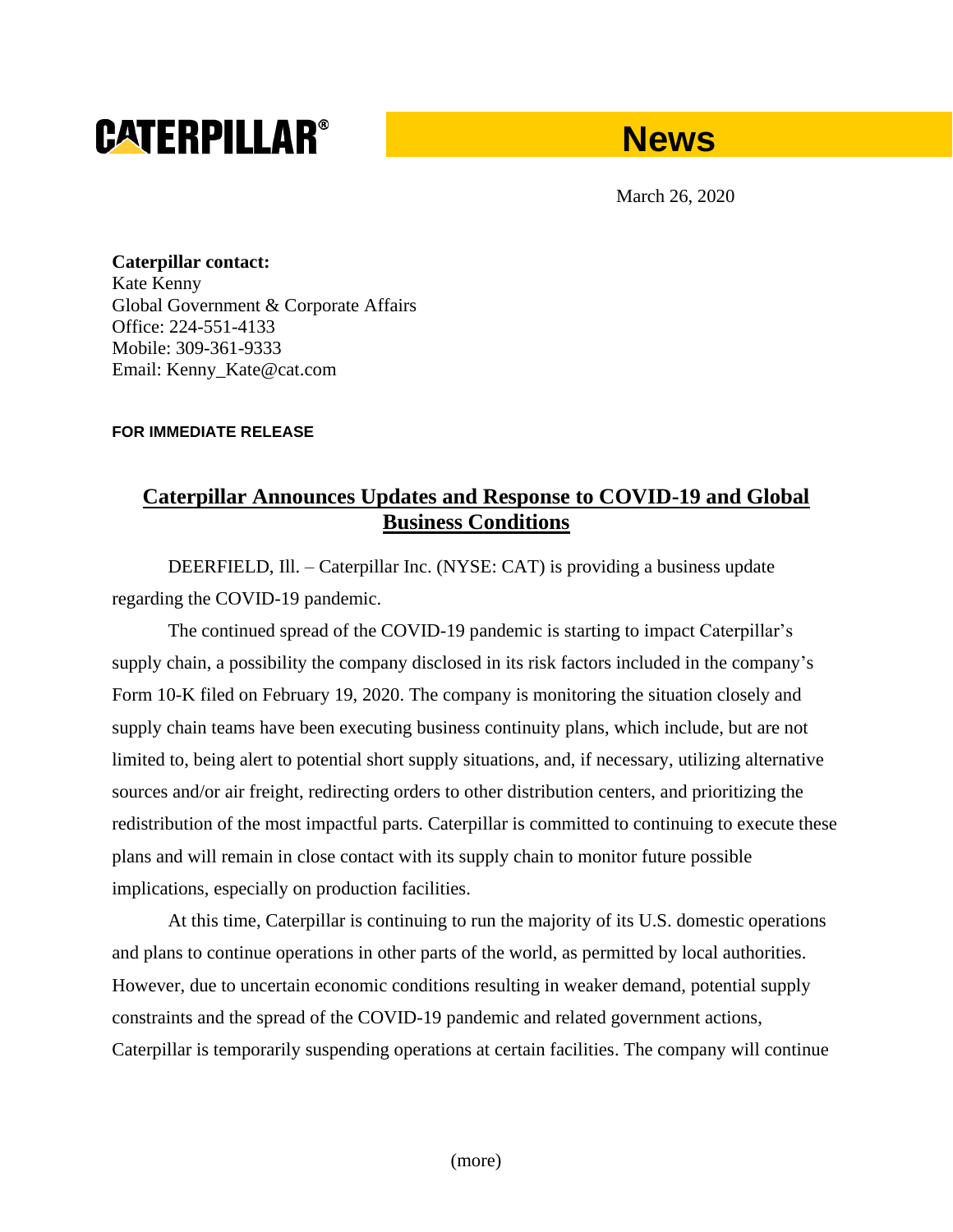to monitor the situation and may suspend operations at additional facilities as the situation warrants.

The magnitude of the COVID-19 pandemic, including the extent of any impact on Caterpillar's business, financial position, results of operations or liquidity, which could be material, cannot be reasonably estimated at this time due to the rapid development and fluidity of the situation. It will be determined by the duration of the pandemic, its geographic spread, business disruptions and the overall impact on the global economy.

Caterpillar's financial results for the first quarter and remainder of 2020 will be impacted by the above factors and the continued global economic uncertainty due to the COVID-19 pandemic. As a result, Caterpillar is withdrawing its financial outlook for 2020 provided in the press release filed as Exhibit 99.1 to its Form 8-K filed on January 31, 2020. Further updates will be provided in Caterpillar's first-quarter earnings announcement and conference call on April 28, 2020.

Caterpillar's financial position remains strong. On a consolidated basis, Caterpillar ended 2019 with \$8.3 billion of cash and available global credit facilities of \$10.5 billion.

To protect the safety, health and well-being of employees, customers, dealers, suppliers and communities, Caterpillar continues to implement several preventive measures while also meeting the needs of global customers. They include increased frequency of cleaning and disinfecting of facilities, social distancing practices, remote working when possible, restrictions on business travel, cancellation of certain events and limitations on visitor access to facilities.

### **About Caterpillar**

Since 1925, Caterpillar Inc. has been helping our customers build a better world – making sustainable progress possible and driving positive change on every continent. With 2019 sales and revenues of \$53.8 billion, Caterpillar is the world's leading manufacturer of construction and mining equipment, diesel and natural gas engines, industrial gas turbines and diesel-electric locomotives. Services offered throughout the product life cycle, cutting-edge technology and decades of product expertise set Caterpillar apart, providing exceptional value to help our customers succeed. The company principally operates through three primary segments – Construction Industries, Resource Industries and Energy  $&$  Transportation – and provides financing and related services through its Financial Products segment. For more information, visit caterpillar.com. To connect on social media, visit caterpillar.com/social-media.